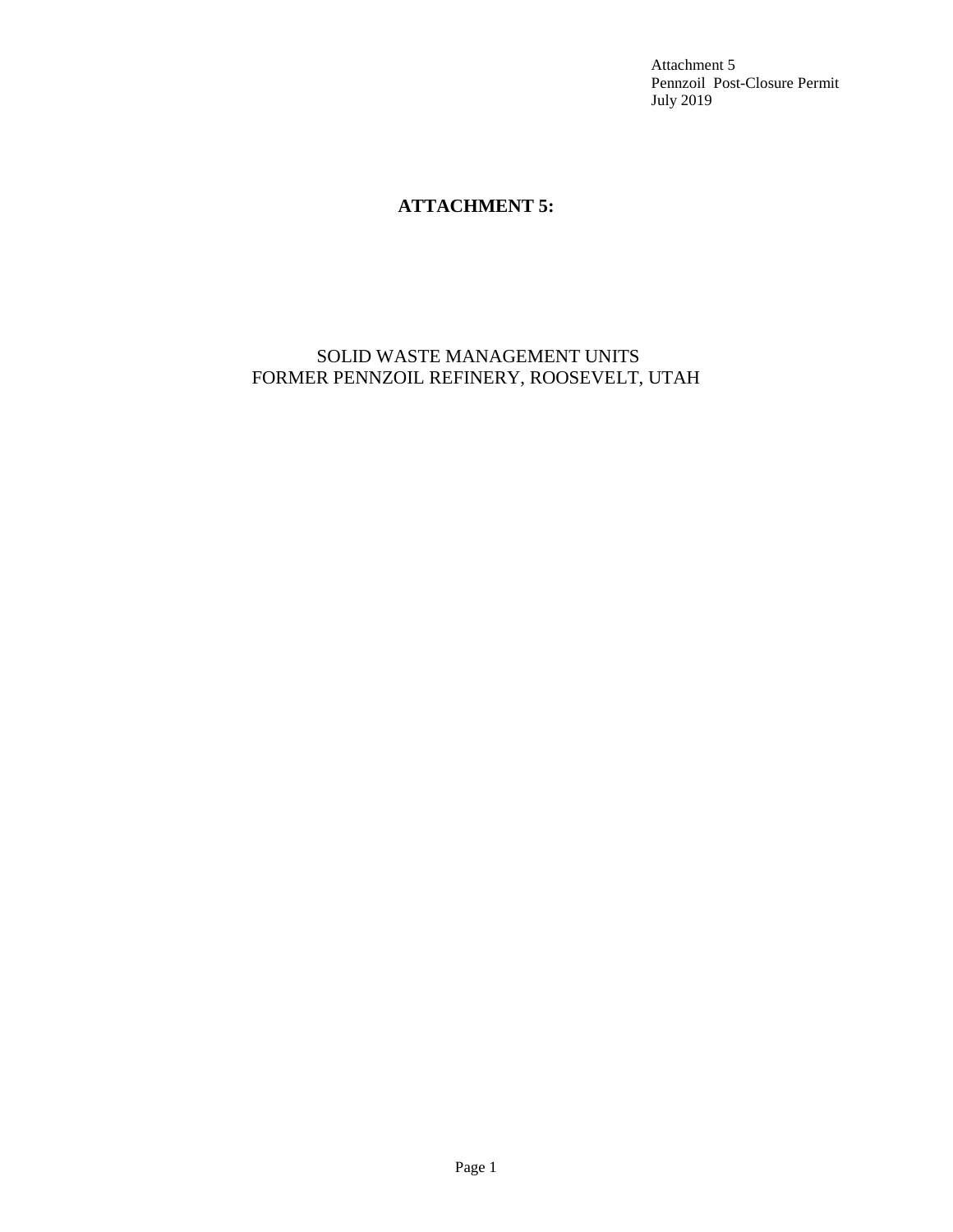Attachment 5 Pennzoil Post-Closure Permit July 2019

| <u>SWMU No.</u> |             | Solid Waste Management Unit's Name       |
|-----------------|-------------|------------------------------------------|
| 1.              | <b>BO-1</b> | K050 Heat Exchange Area                  |
| 2.              | <b>BO-2</b> | Spent Phosphoric Acid Area               |
| 3.              | <b>RS-1</b> | <b>Refinery Sewer System</b>             |
| 4.              | <b>RS-2</b> | <b>Waste Water Treatment System</b>      |
| 5.              | $P-1$       | Old API Separator System                 |
| 6.              | $P-2$       | New K050 Cleaning Area                   |
| 7.              | $P-3$       | Old K050 Cleaning Area                   |
| 8.              | $P-4$       | Waste Disposal Cell (WDC)                |
| 9.              | $P-5$       | <b>Hydrocarbon Seep</b>                  |
| 10.             | $P-6$       | Oily Dirt Pad                            |
| 11.             | $P-7$       | Oil Recovery Tank System                 |
| 12.             | $P-8$       | Slop Oil Tank                            |
| 13.             | $P-9$       | Old API Oil Pond                         |
|                 | 14. P-10    | Landfills A and B                        |
| 15.             | $P-11$      | <b>Spent Solvent Parts Cleaning Unit</b> |
| 16.             | $P-12$      | <b>Tank Dike A Water Draw</b>            |
| 17.             | $P-13$      | <b>Tank Dike B Water Draw</b>            |
| 18.             | $P-14$      | <b>Tank Dike C Water Draw</b>            |
| 19.             | $P-15$      | Tank Dike D Water Draw                   |
| 20.             | $P-16$      | <b>Tank Dike E Water Draw</b>            |
| 21.             | $P-17$      | <b>Tank Dike F Water Draw</b>            |
| 22.             | $P-18$      | <b>Tank Dike G Water Draw</b>            |